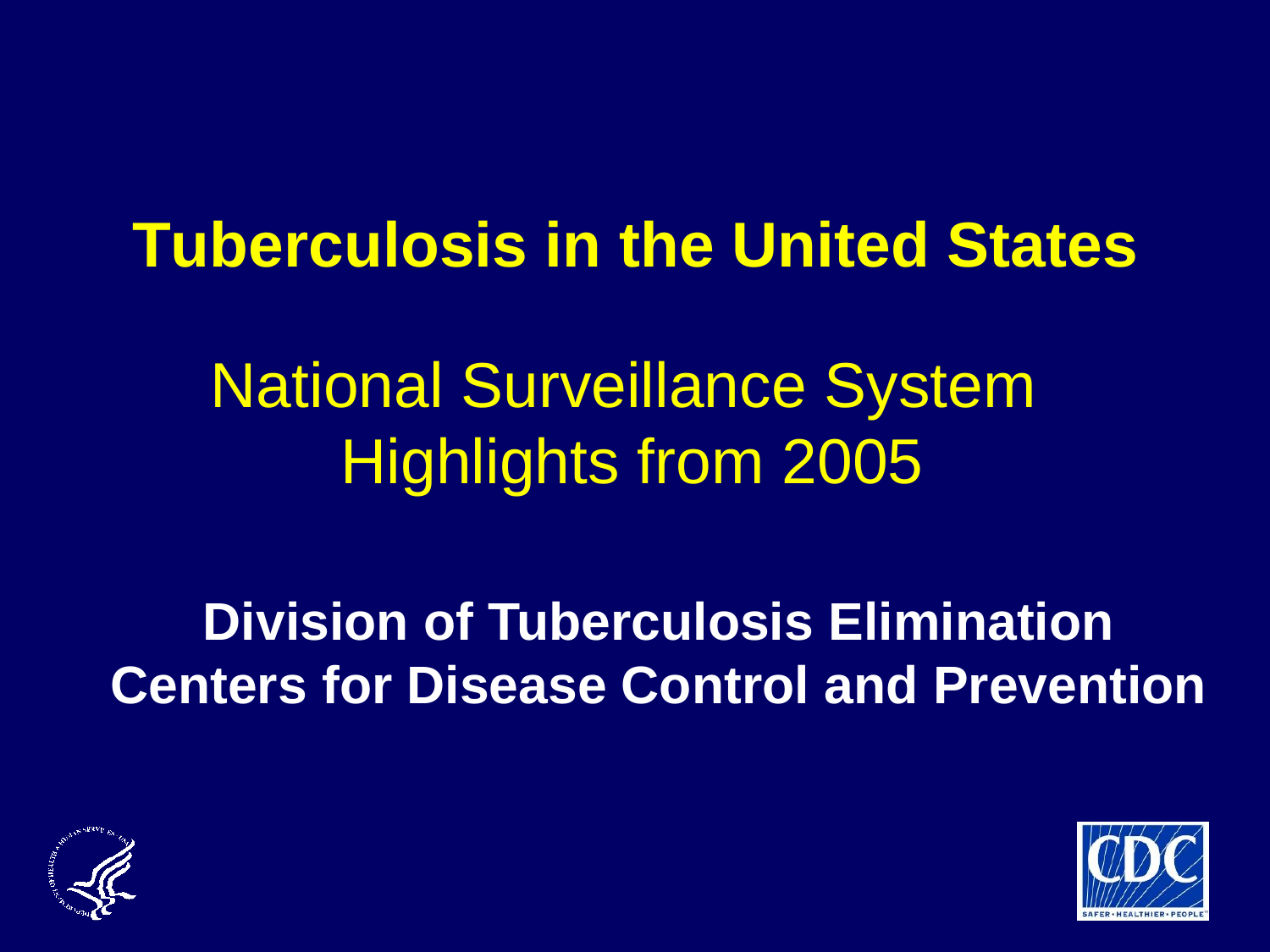# **Reported TB Cases\* United States, 1982–2005**





\*Updated as of March 29, 2006

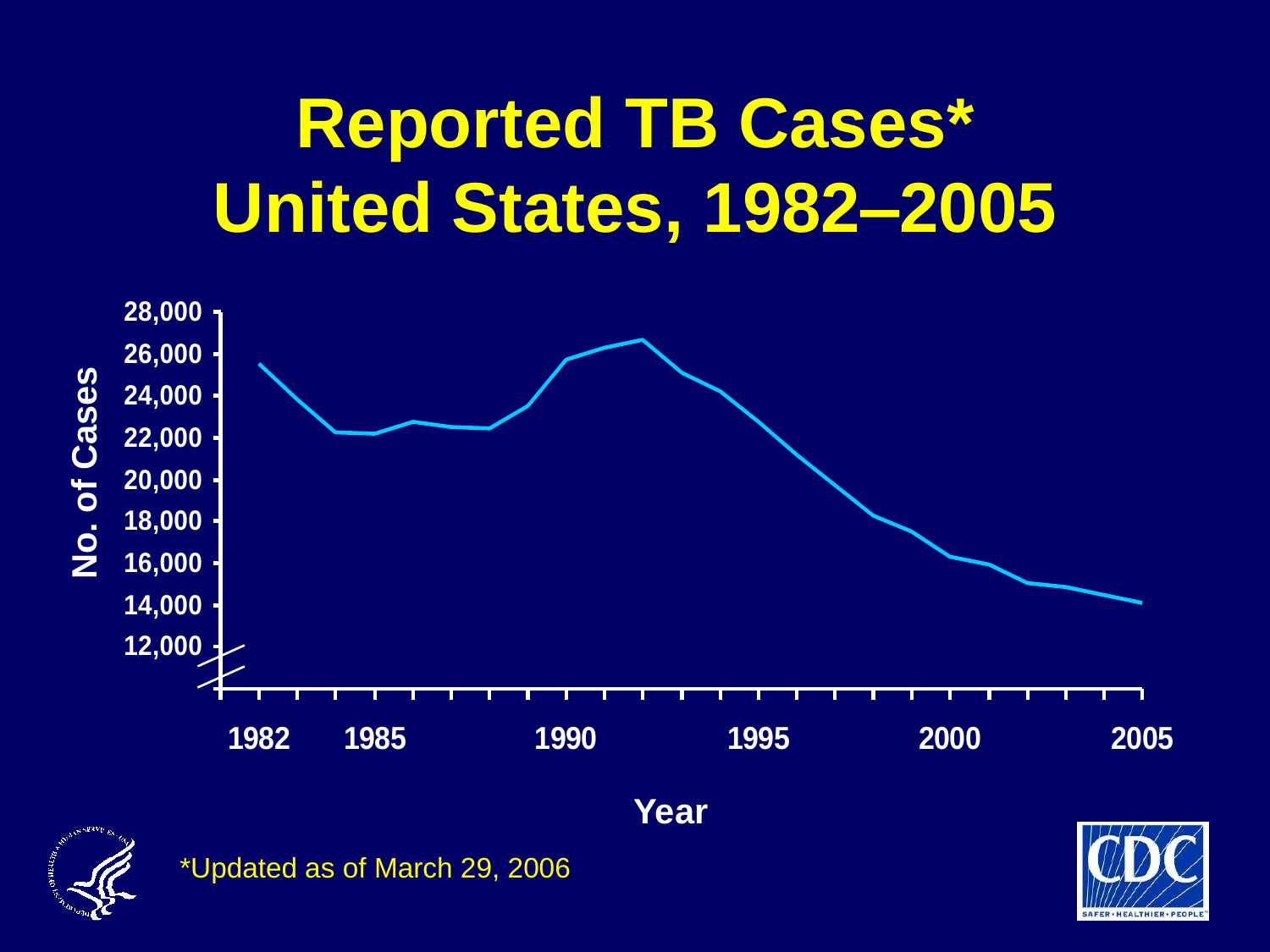# **TB Morbidity United States, 2000–2005**

| Year | <b>Cases</b> | Rate* |
|------|--------------|-------|
| 2000 | 16,309       | 5.8   |
| 2001 | 15,946       | 5.6   |
| 2002 | 15,056       | 5.2   |
| 2003 | 14,840       | 5.1   |
| 2004 | 14,515       | 4.9   |
| 2005 | 14,097       | 4.8   |





\*Cases per 100,000, updated as of March 29, 2006.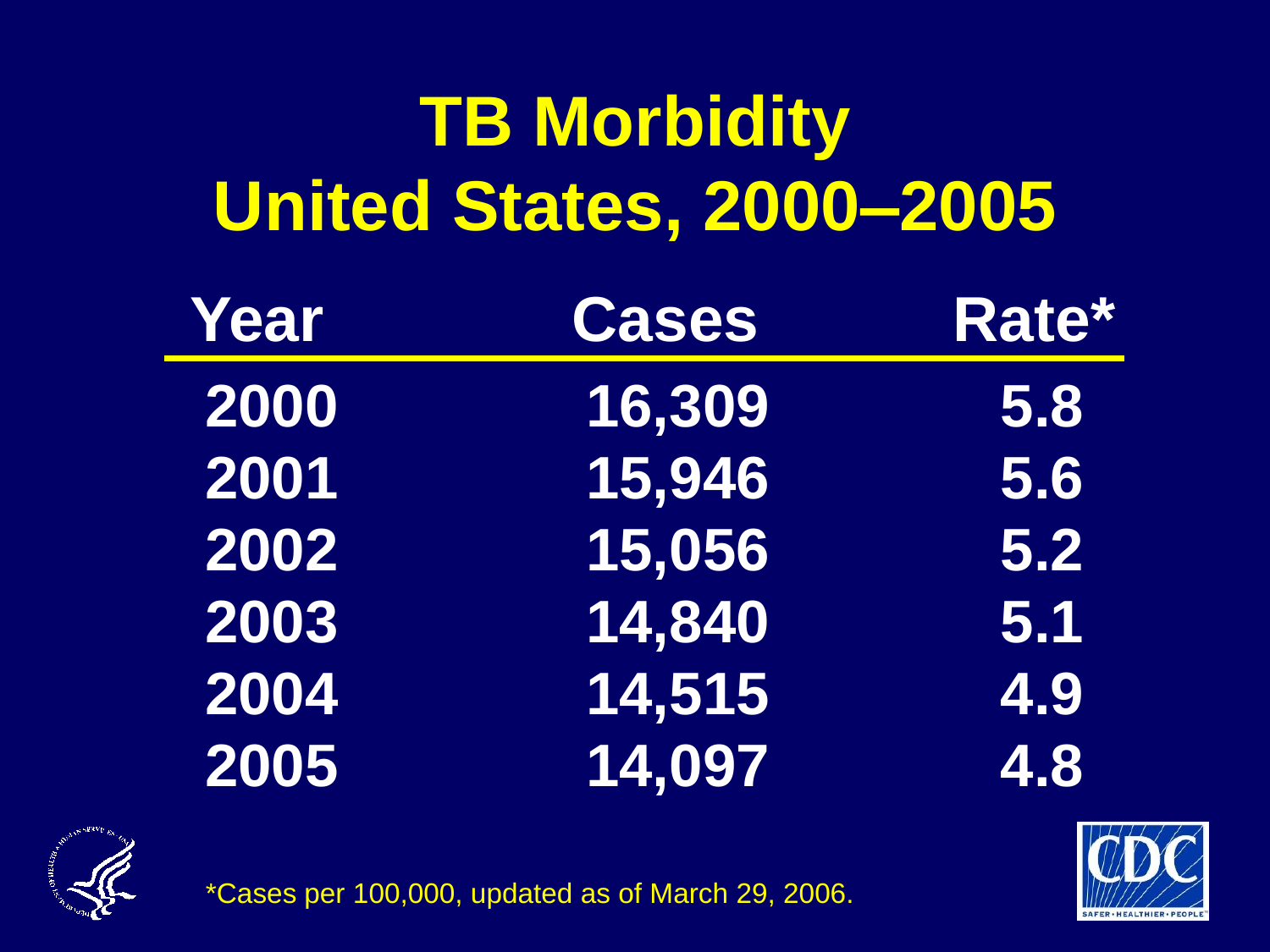#### **TB Case Rates,\* United States, 2005**

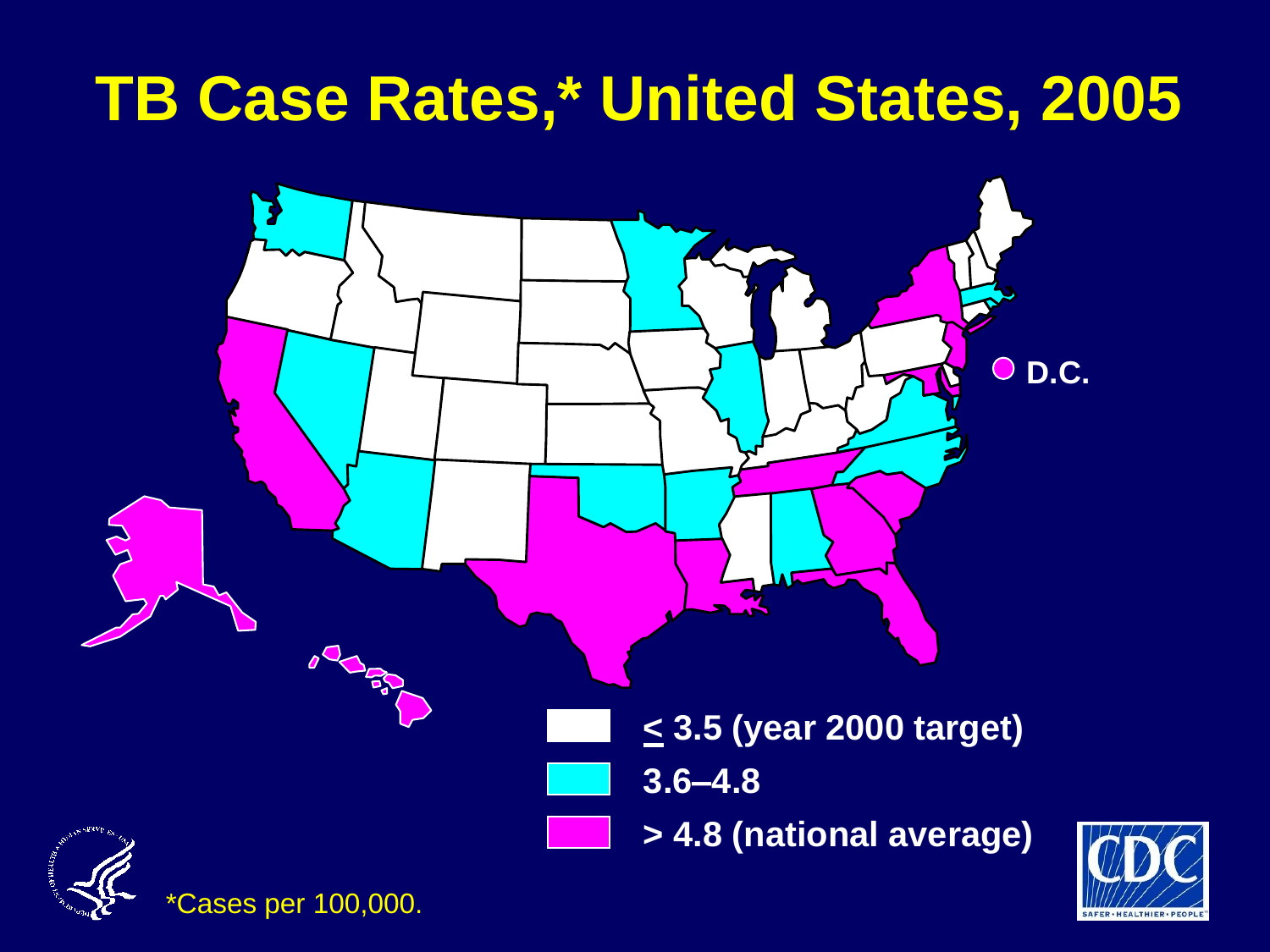# **TB Case Rates\* by Age Group United States, 1993–2005**



#### **Age Group (years)**



\*Updated as of March 29, 2006.

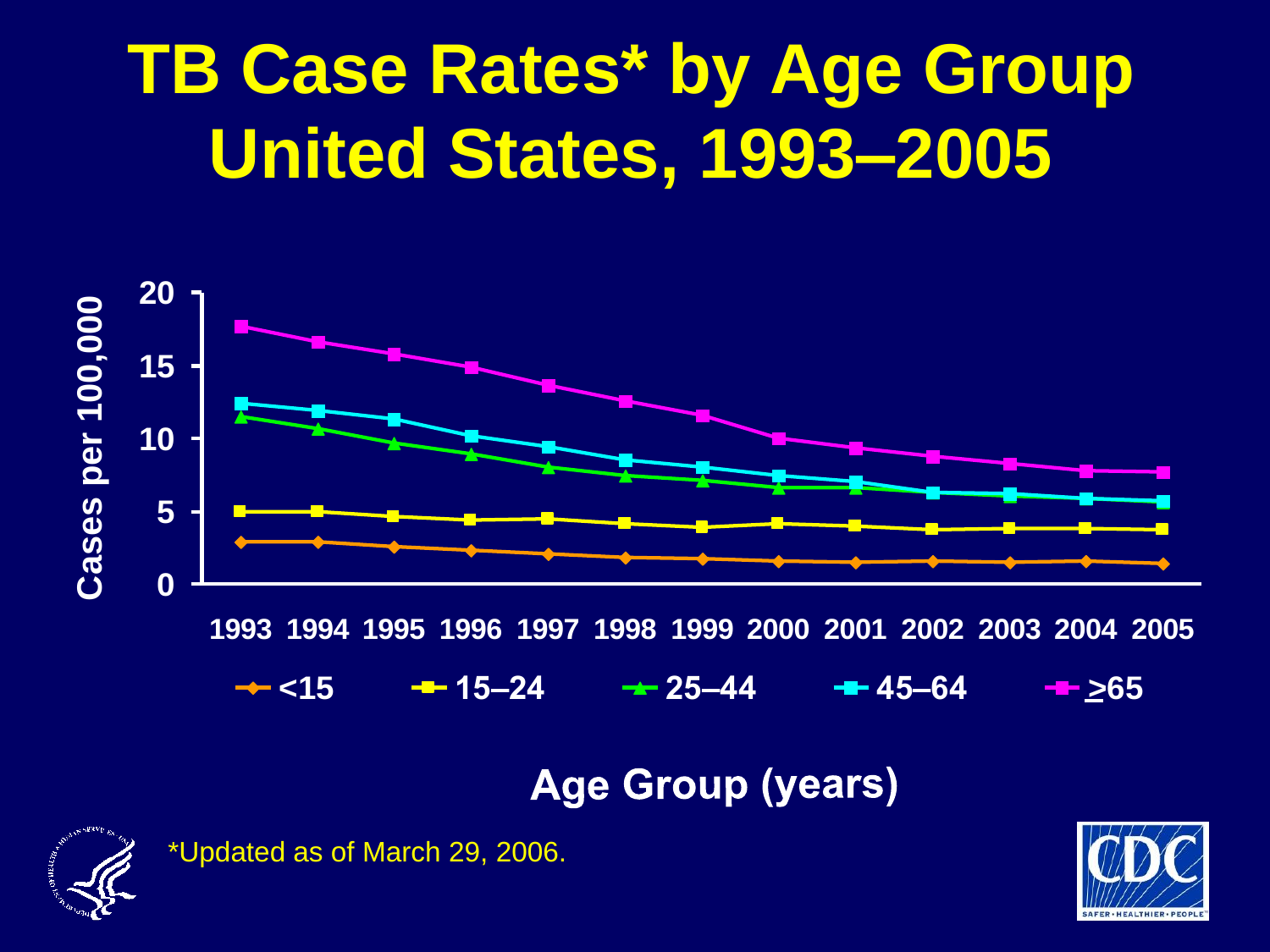# **Reported TB Cases by Age Group, United States, 2005**





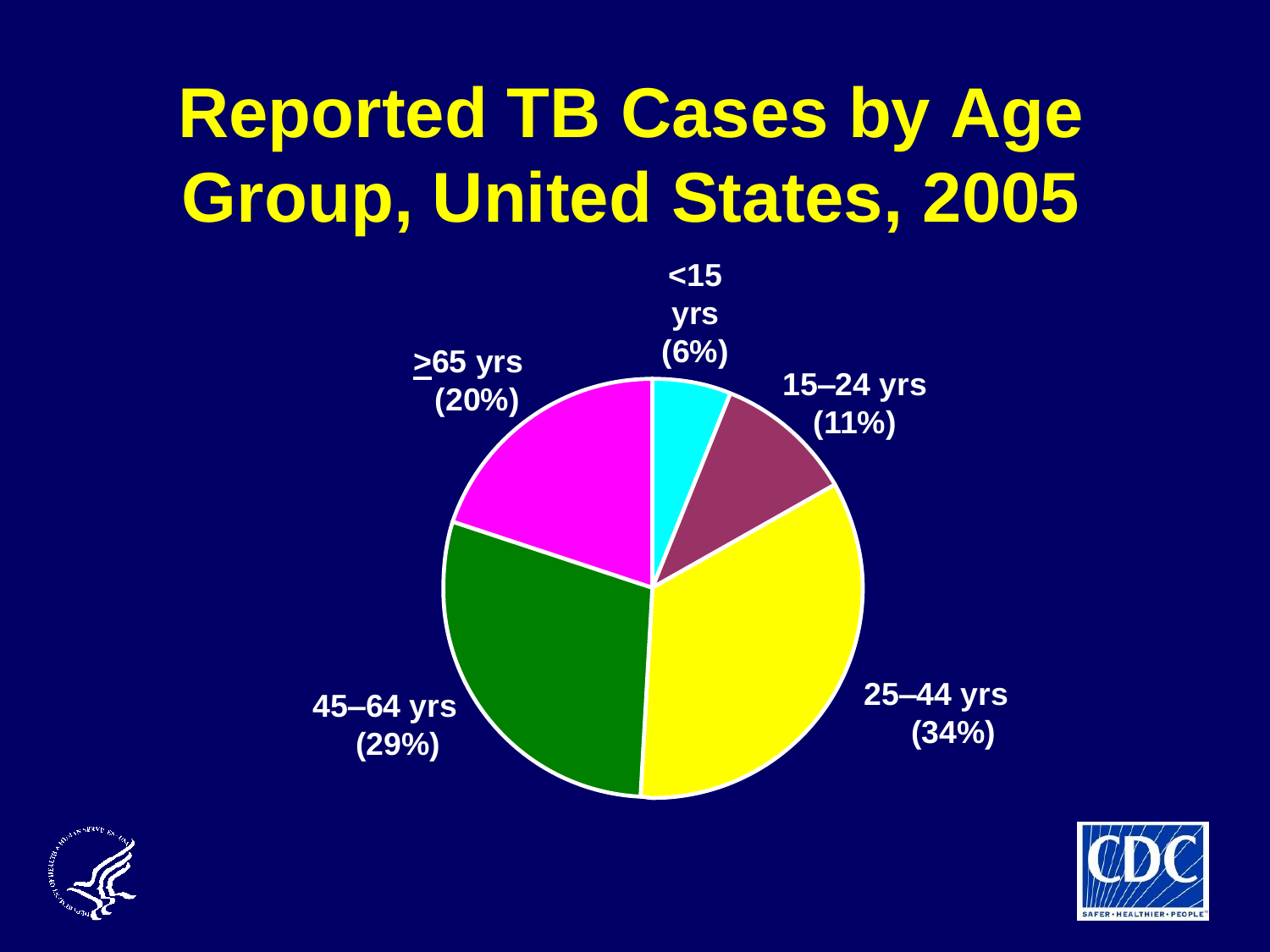# **TB Case Rates by Age Group and Sex, United States, 2005**





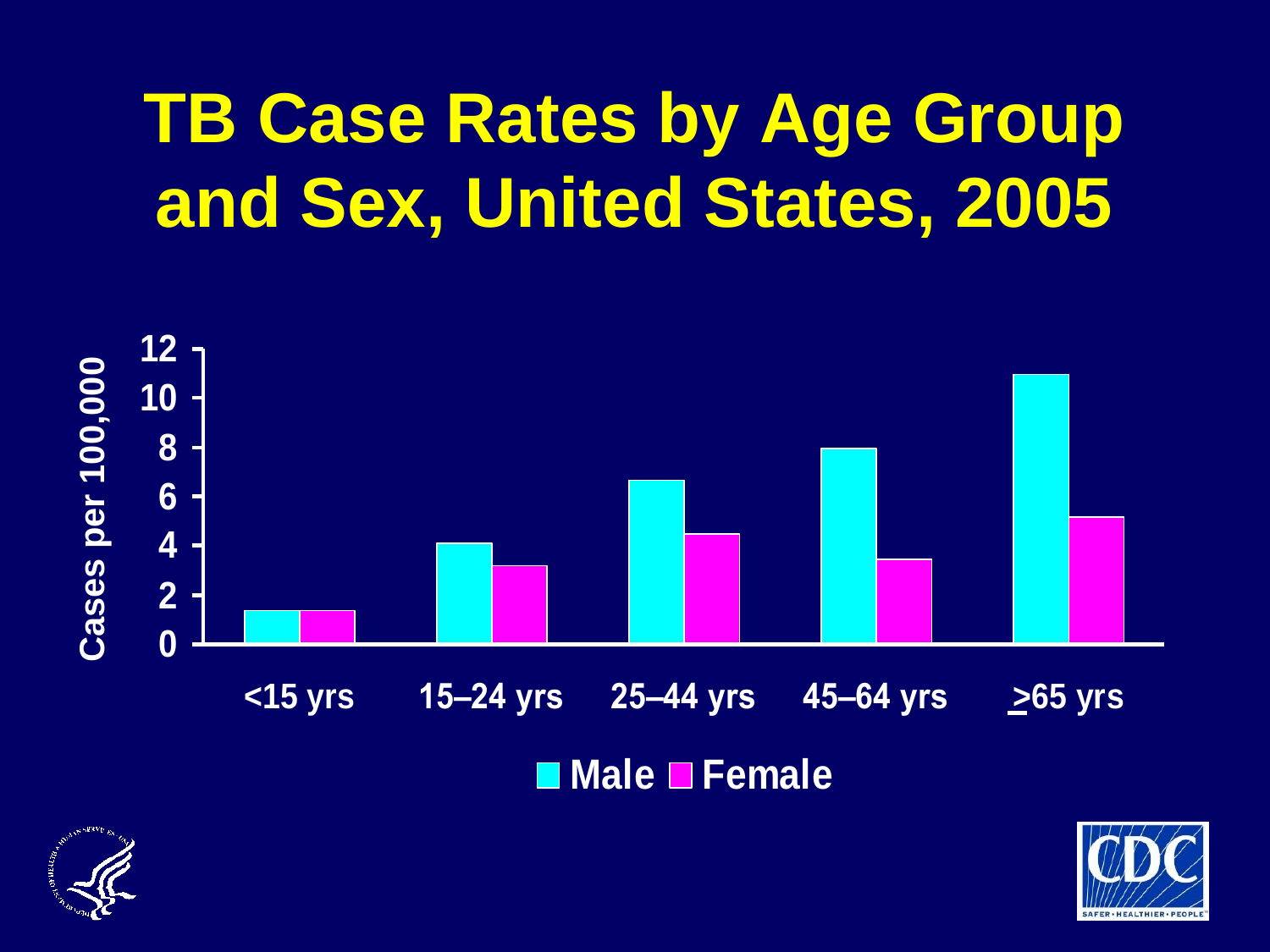## **TB Case Rates by Race/Ethnicity\* United States, 1993–2005\*\***



- 
- **Black or African-American White**  $\rightarrow$  **Hispanic**
- **Asian/Pacific Islander American Indian/Alaska Native**
	-







\*All races are non-Hispanic. In 2003, Asian/Pacific Islander category includes persons who reported race as Asian only and/or Native Hawaiian or Other Pacific Islander only. \*\*Updated as of March 29, 2006.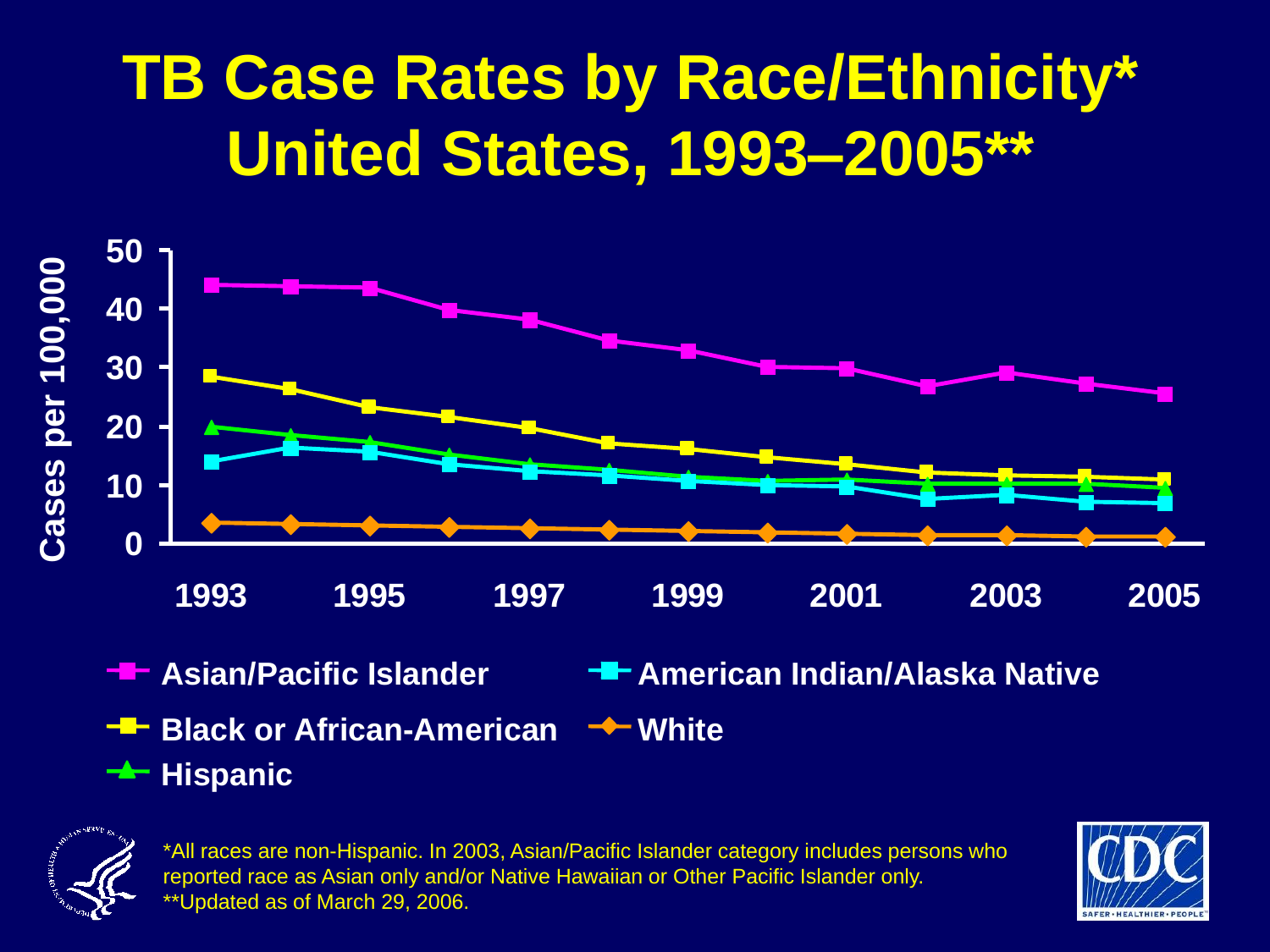## **Reported TB Cases by Race/Ethnicity\* United States, 2005**





\*All races are non-Hispanic. Persons reporting two or more races accounted for less than 1% of all cases.

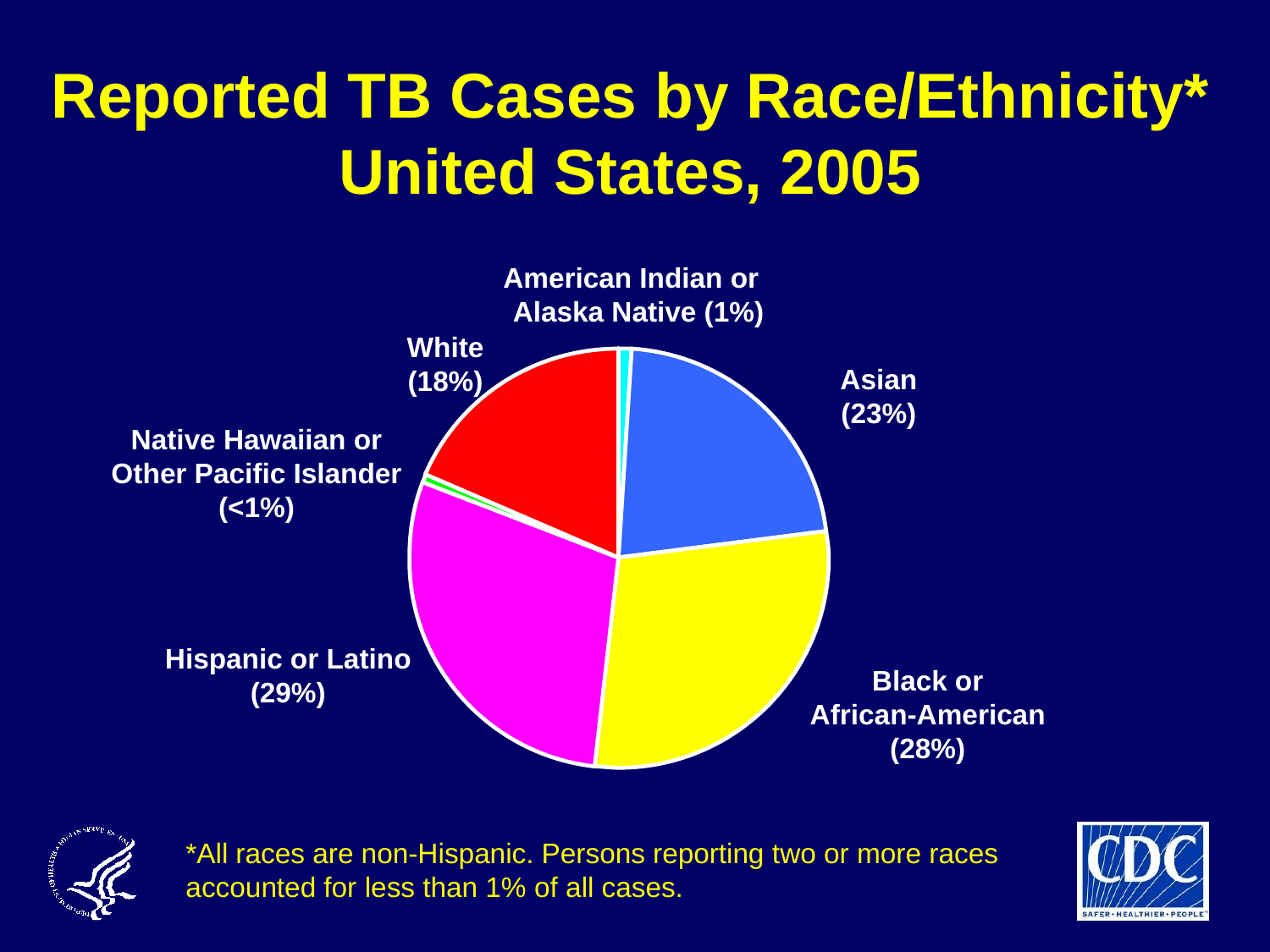#### **TB Case Rates by Age Group and Race/Ethnicity,\* United States, 2005**





\*All races are non-Hispanic. Persons reporting two or more races accounted for ess than 1% of all cases.

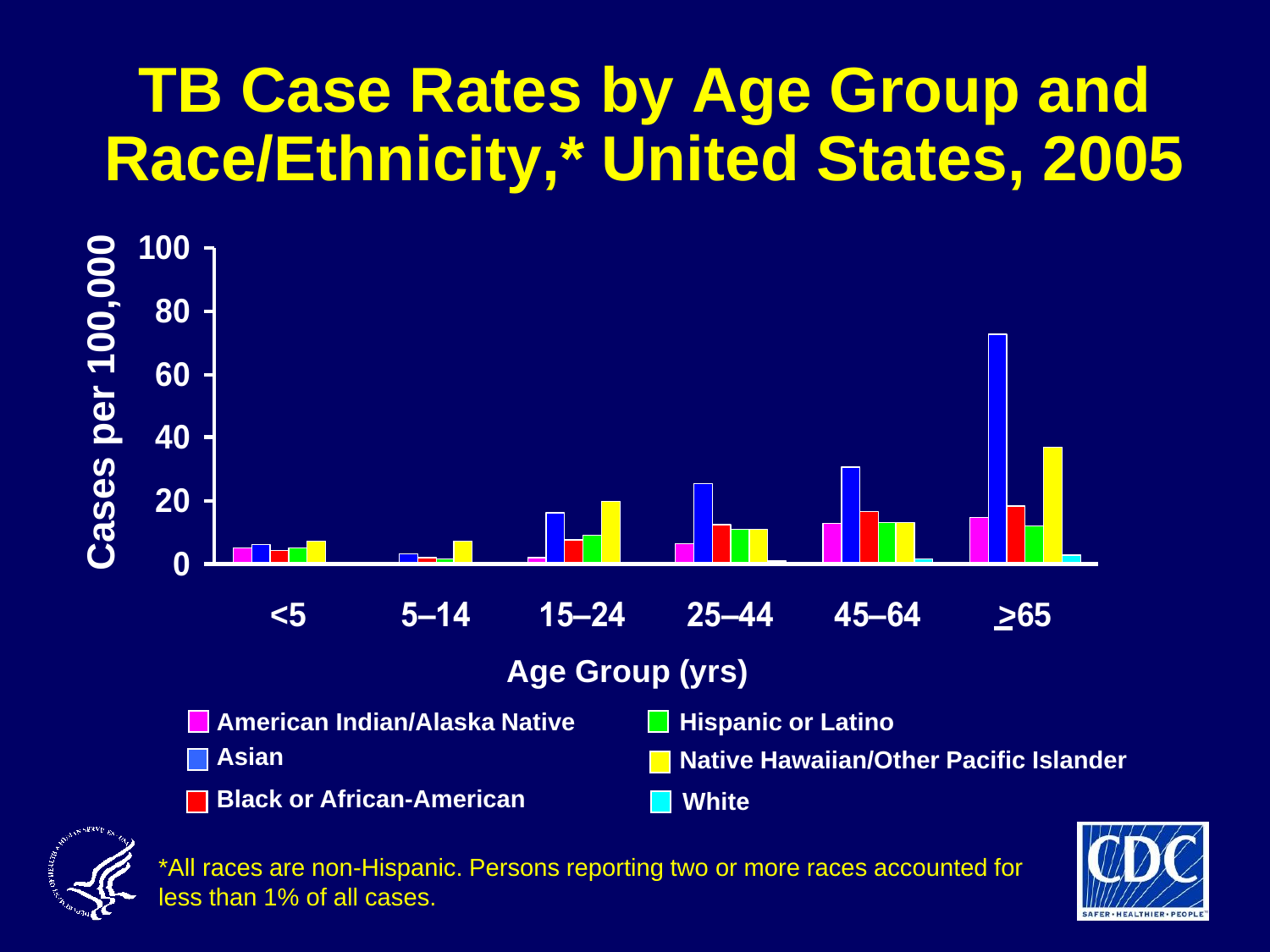#### **Number of TB Cases in U.S.-born vs. Foreign-born Persons United States, 1993–2005\***







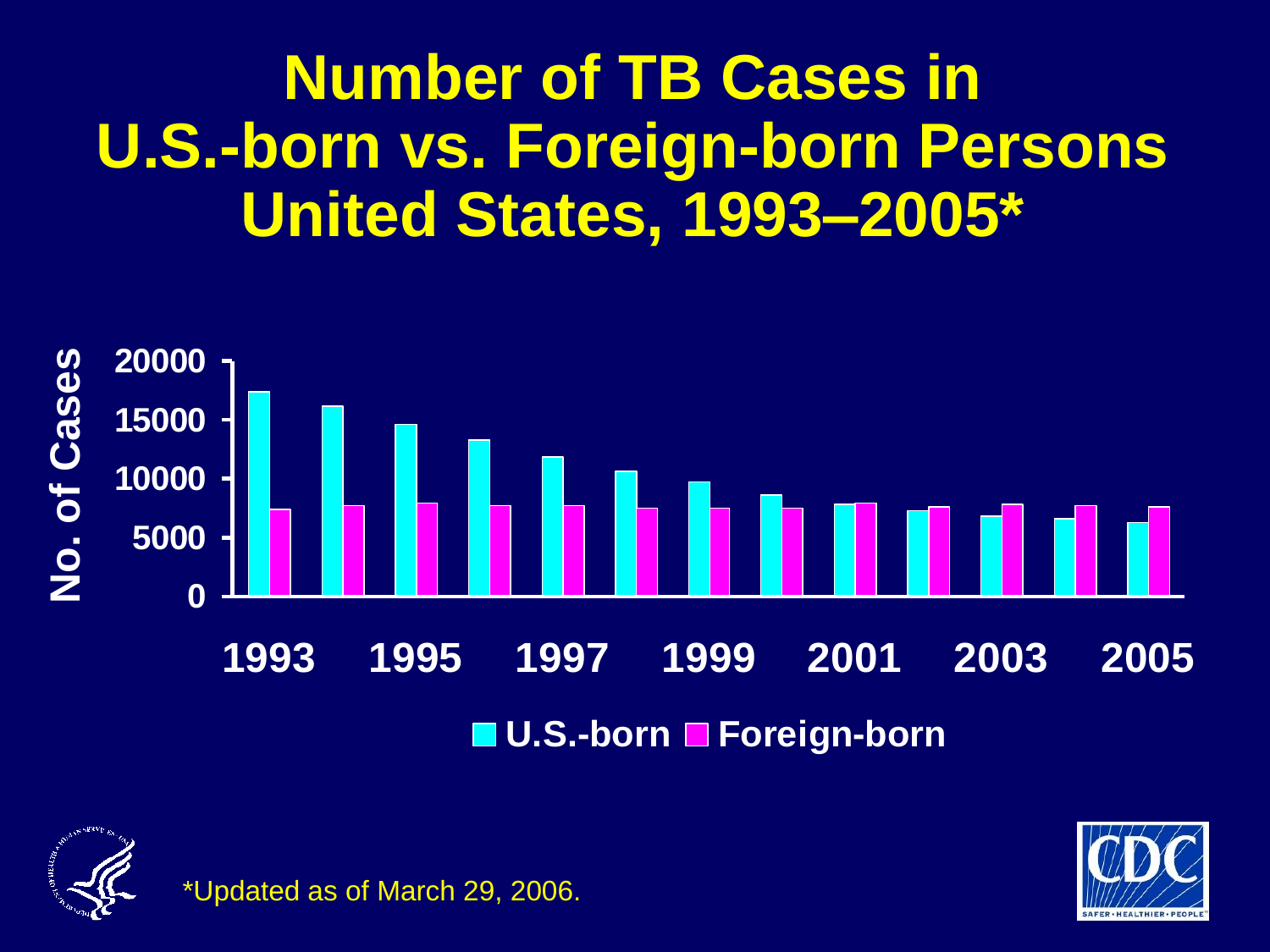## **Trends in TB Cases in Foreign-born Persons, United States, 1986–2005\***





odated as of March 29, 2006.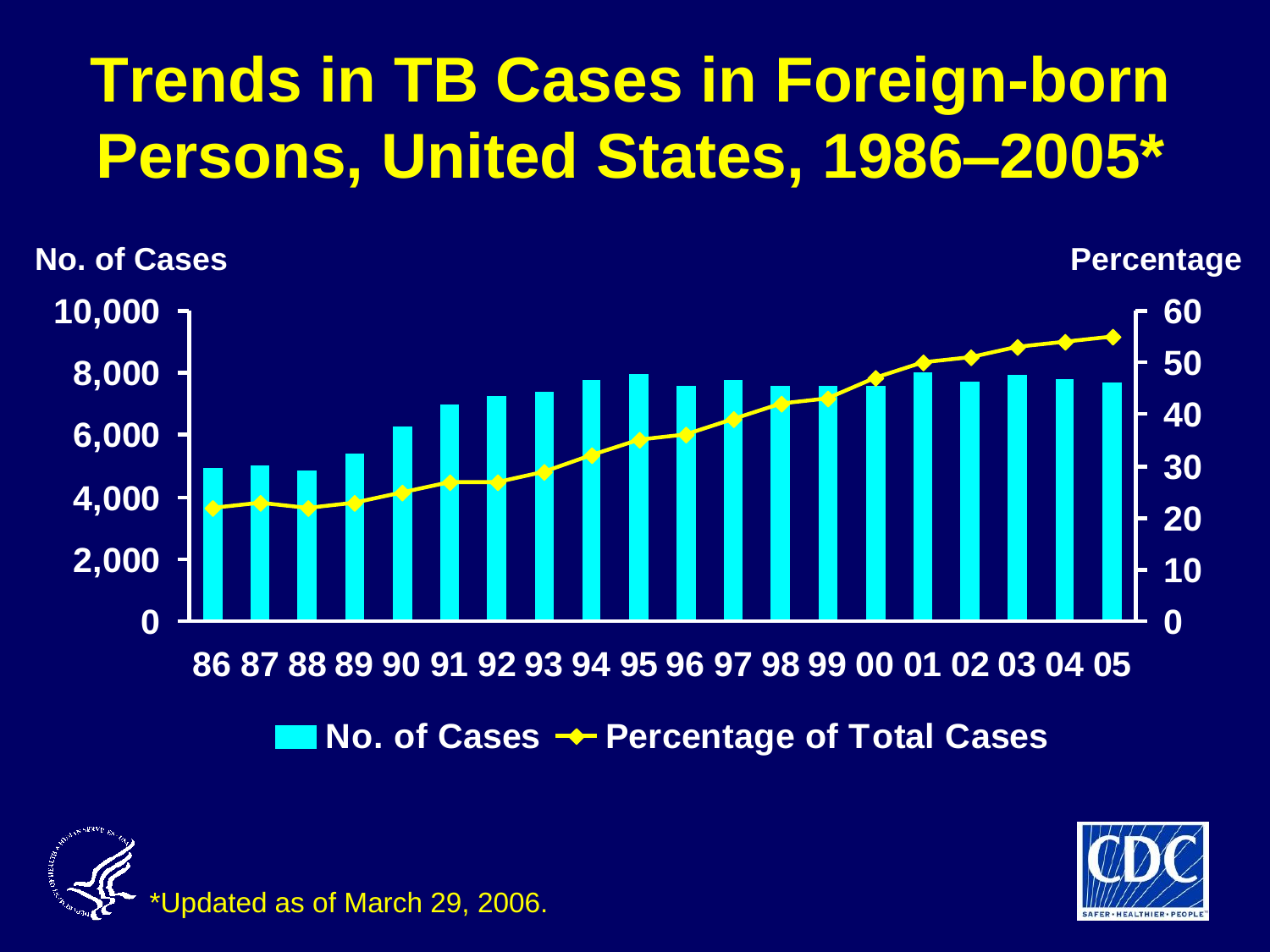## **Reported TB Cases by Origin and Race/Ethnicity,\* United States, 2005**





\*All races are non-Hispanic. Persons reporting two or more races accounted for less than 1% of all cases. \*\*American Indian or Alaska Native and Native Hawaiian or Other Pacific Islander accounted for less than 1% of foreign-born cases and are not shown.

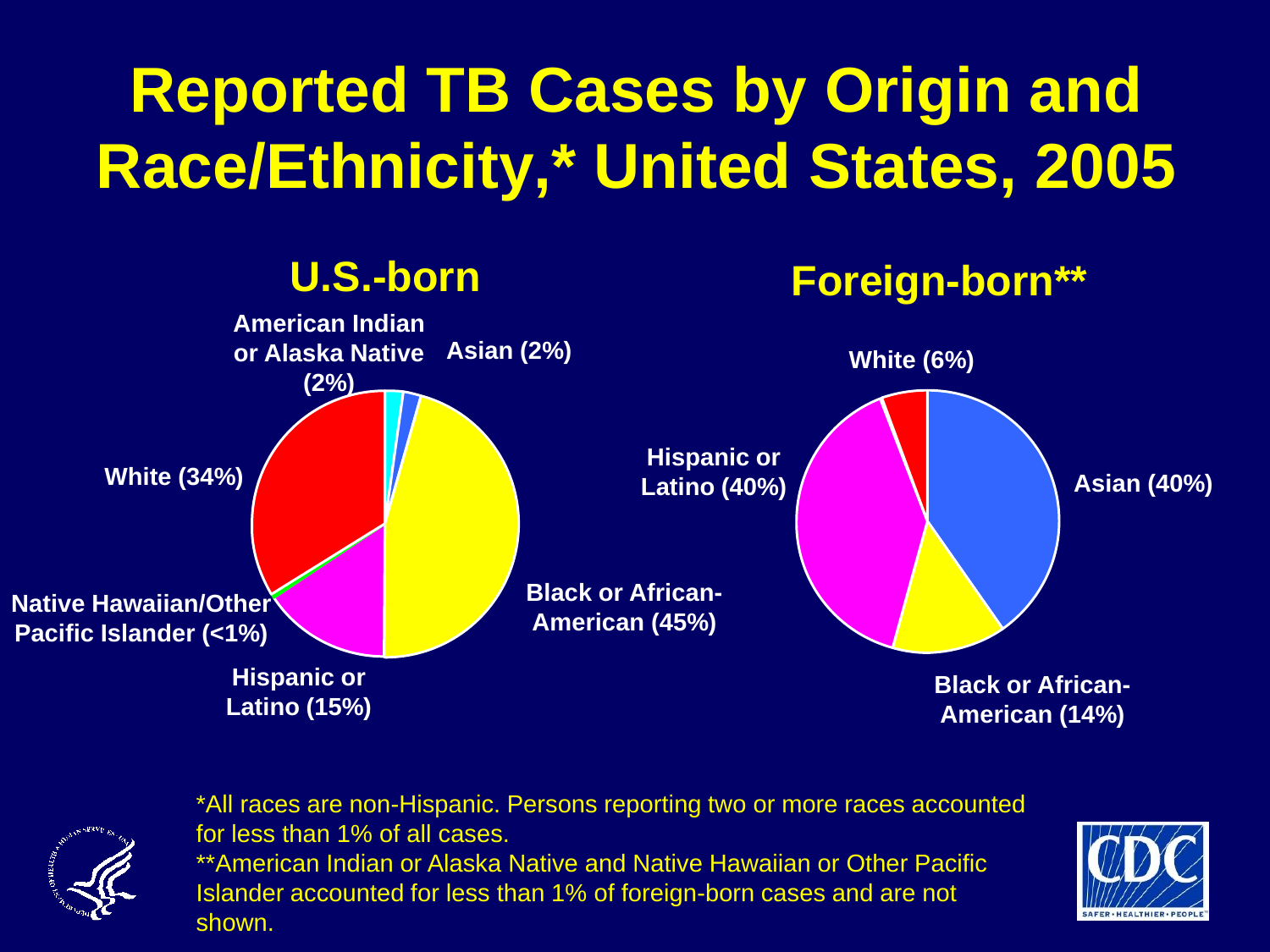### **Percentage of TB Cases Among Foreign-born Persons, United States\***

**1995 2005**



\*Updated as of March 29, 2006.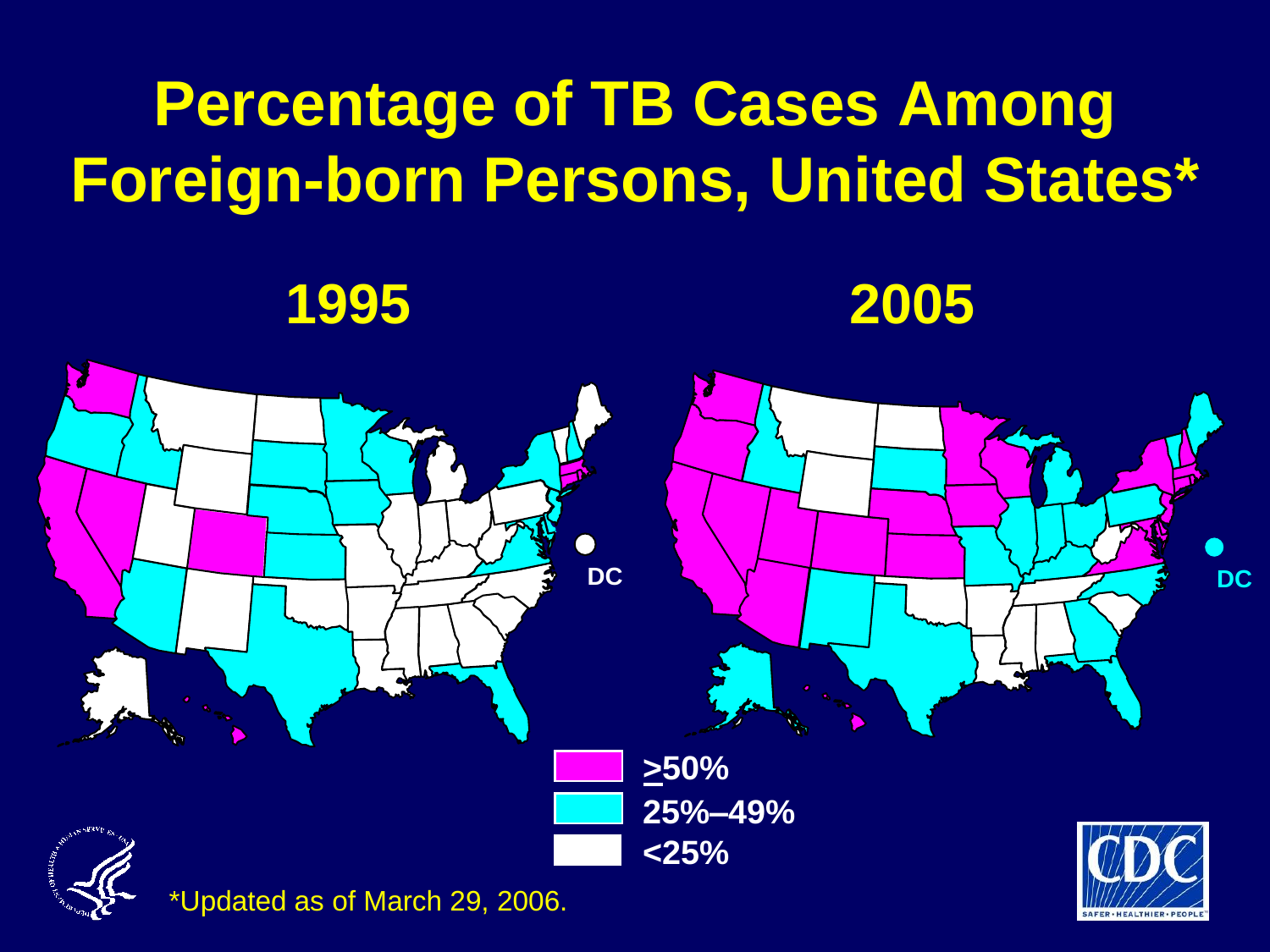## **TB Case Rates in U.S.-born vs. Foreign-born Persons United States, 1993–2005\***





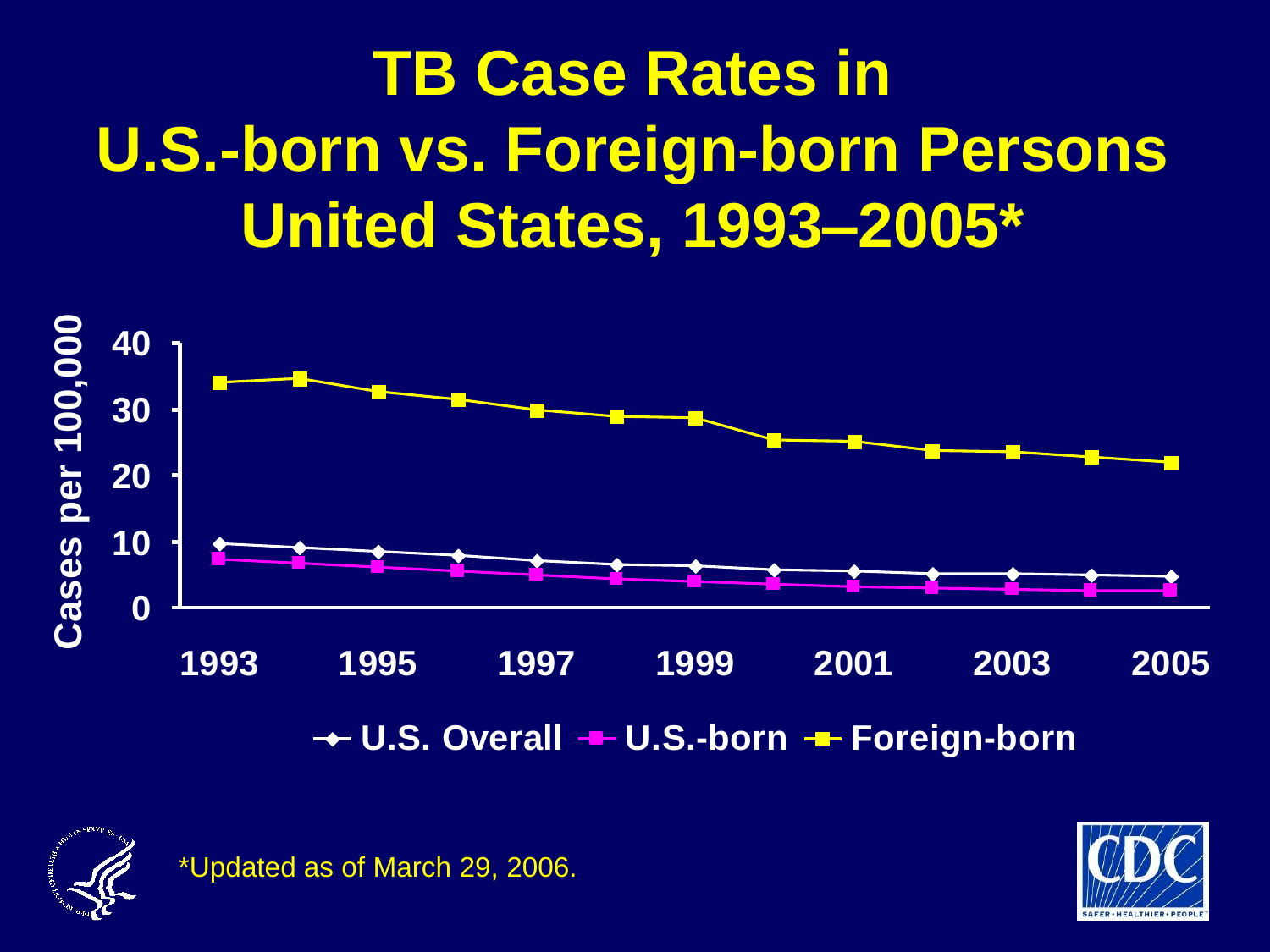## **TB Case Rates in U.S.-born vs. Foreign-born Persons United States,\* 1993–2005\*\***





\*Includes the same data as slide 15, but rates presented on a logarithmic scale. \*Updated as of March 29, 2006.

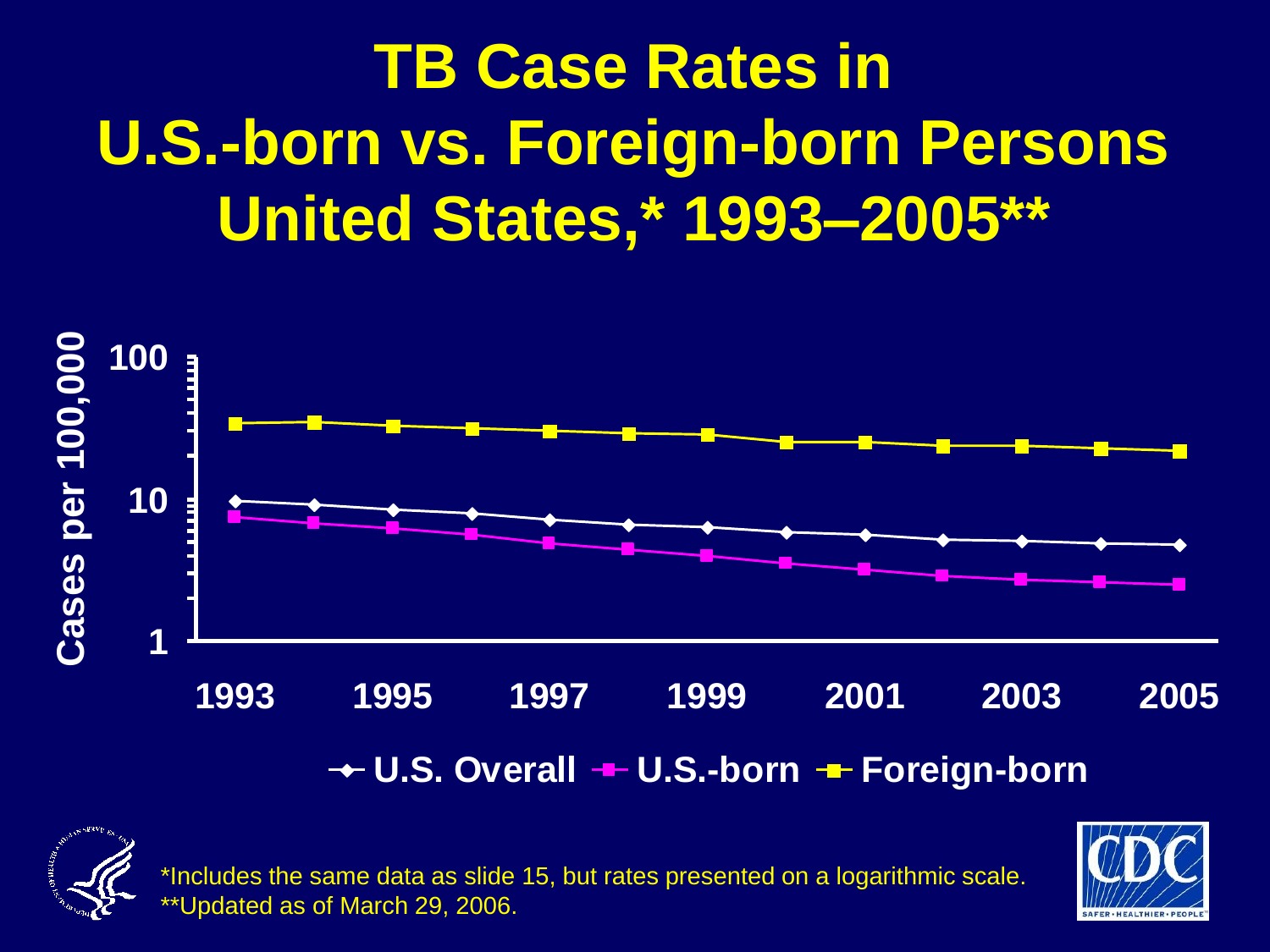#### **Countries of Birth of Foreign-born Persons Reported with TB United States, 2005**





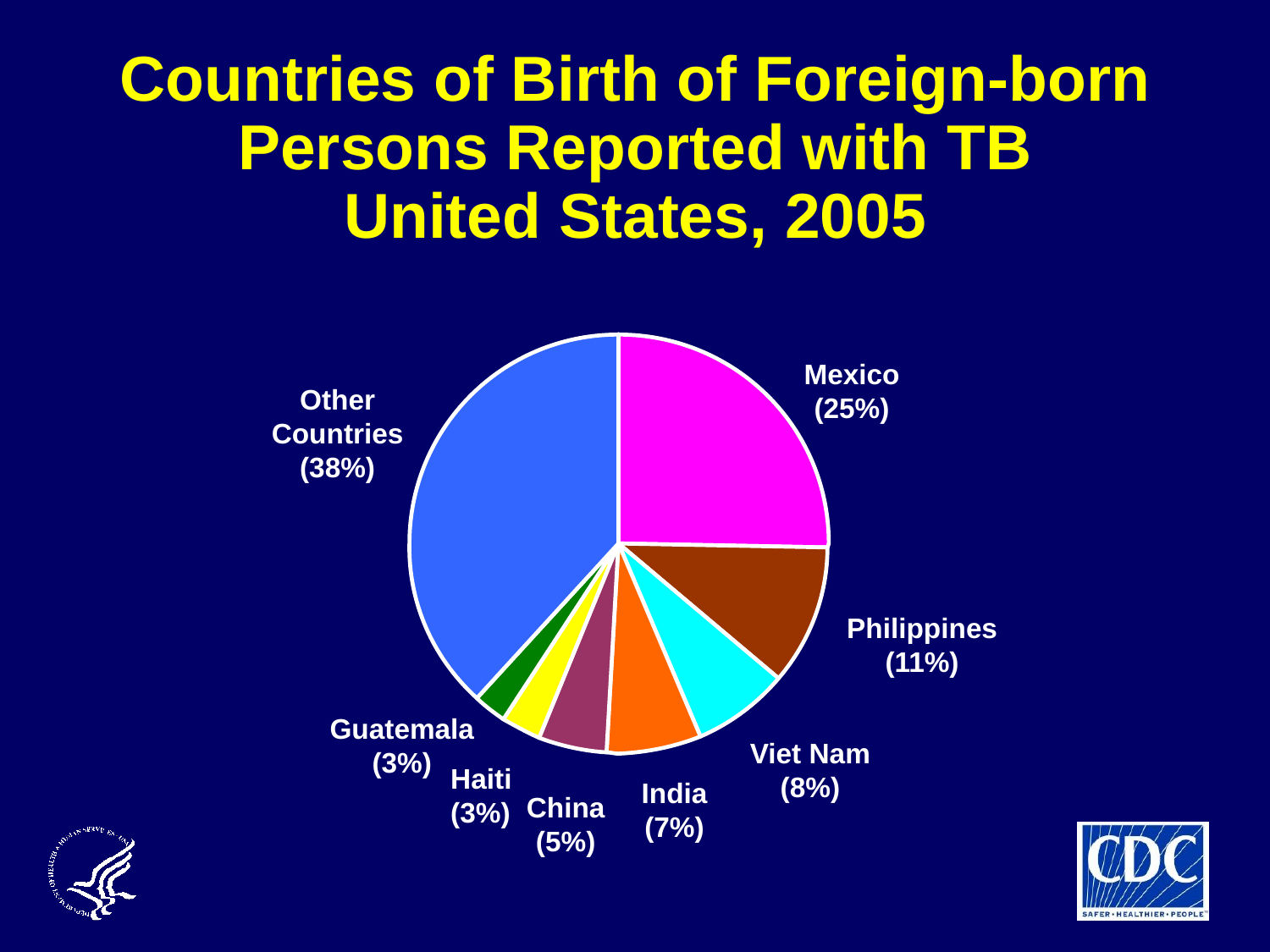# **Percent of Foreign-born with TB by Time of Residence in U.S. Prior to Diagnosis,\* 2005**



#### **<1 yr 1–4 yrs >5 yrs**



\*Data exclude foreign-born TB patients for when length of residence in the U.S. prior to diagnosis was unknown.

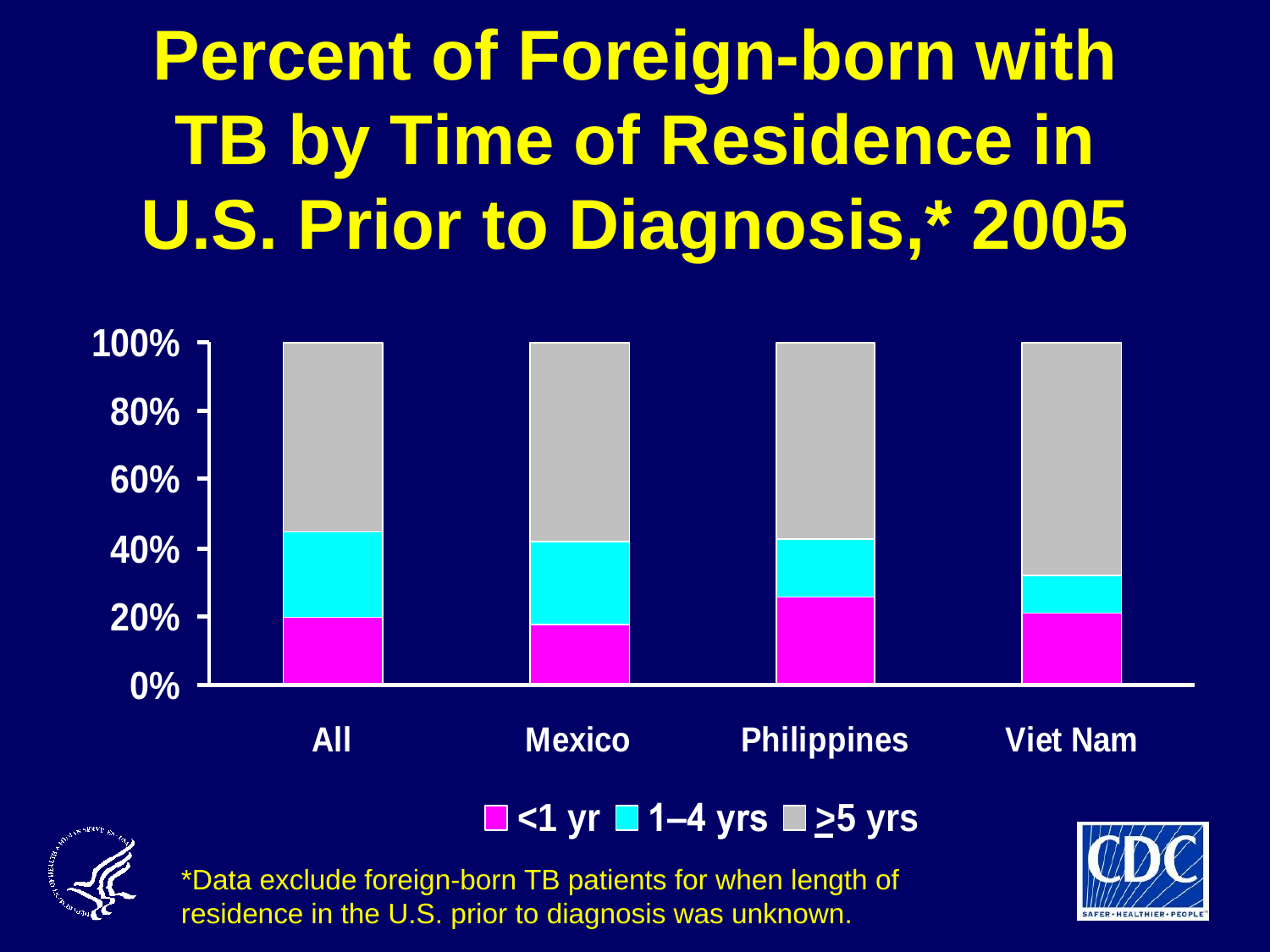### **Primary Anti-TB Drug Resistance United States, 1993–2005\***





\*Updated as of March 29, 2006.

Note: Based on initial isolates from persons with no prior history of TB. MDR TB defined as resistance to at least isoniazid and rifampin.

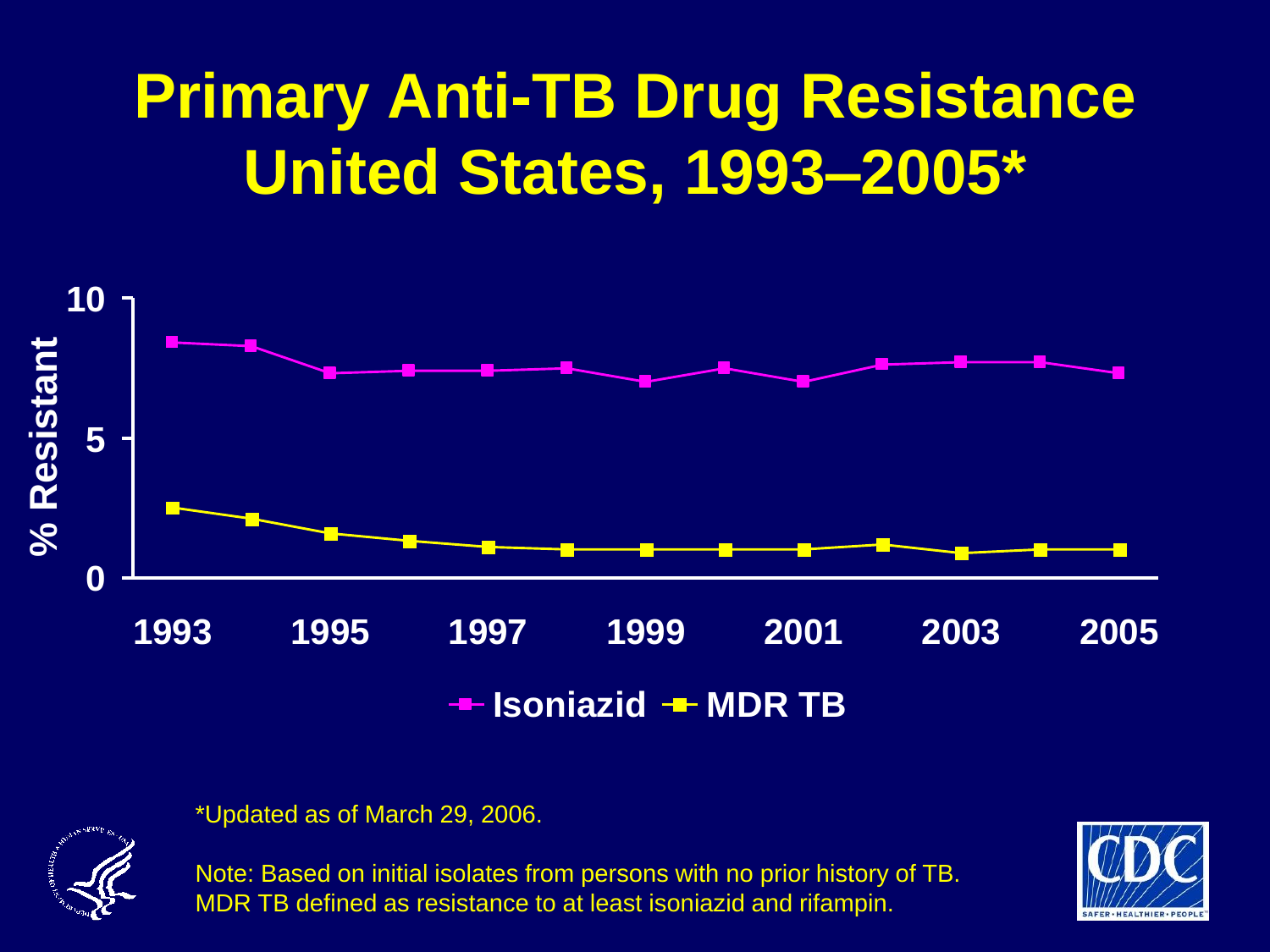## **Primary MDR TB United States, 1993–2005\***





\*Updated as of March 29, 2006.

Note: Based on initial isolates from persons with no prior history of TB. MDR TB defined as resistance to at least isoniazid and rifampin.

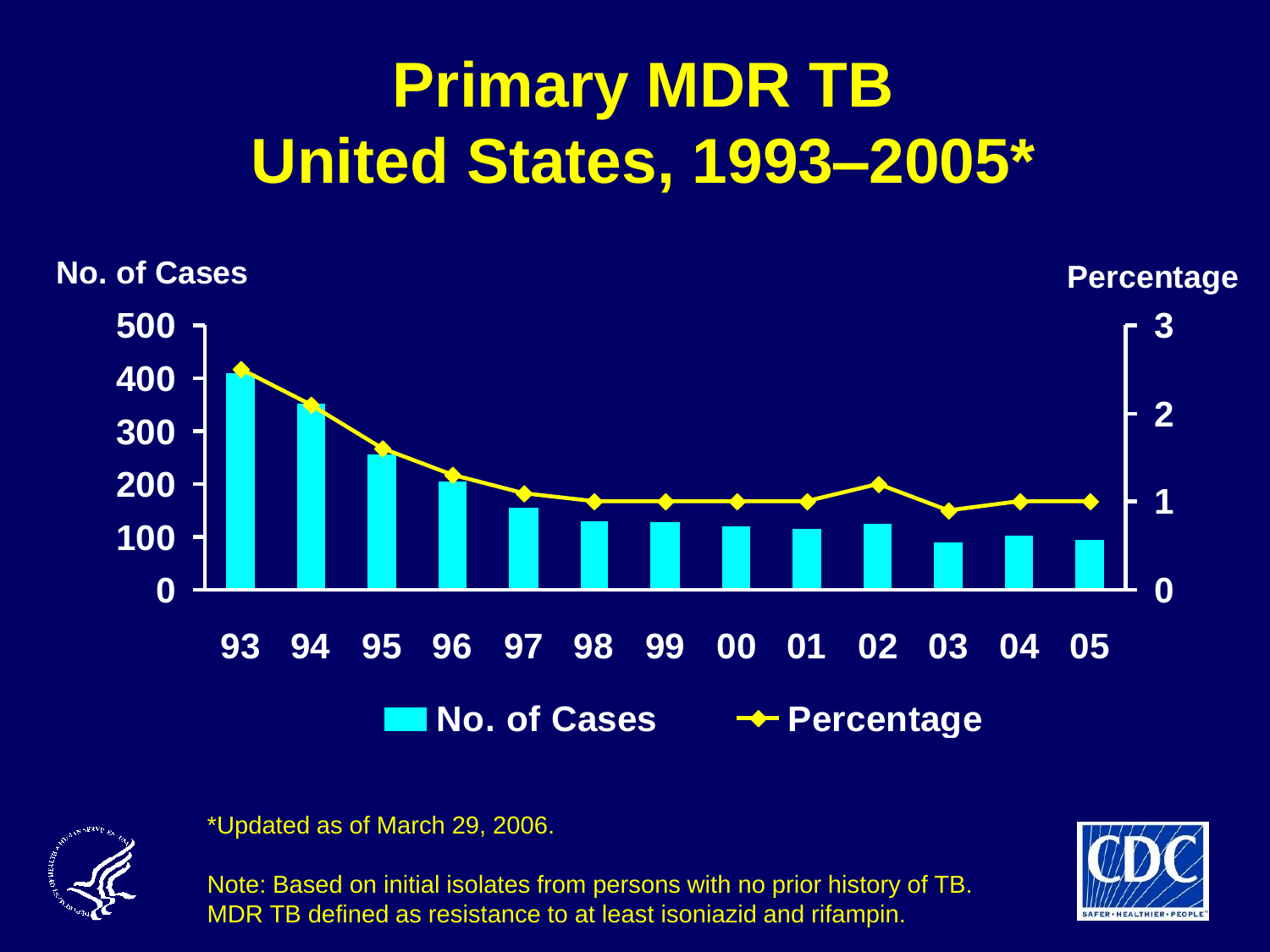### **Primary Isoniazid Resistance in U.S.-born vs. Foreign-born Persons United States, 1993–2005\***





\*Updated as of March 29, 2006.

Note: Based on initial isolates from persons with no prior history of TB.

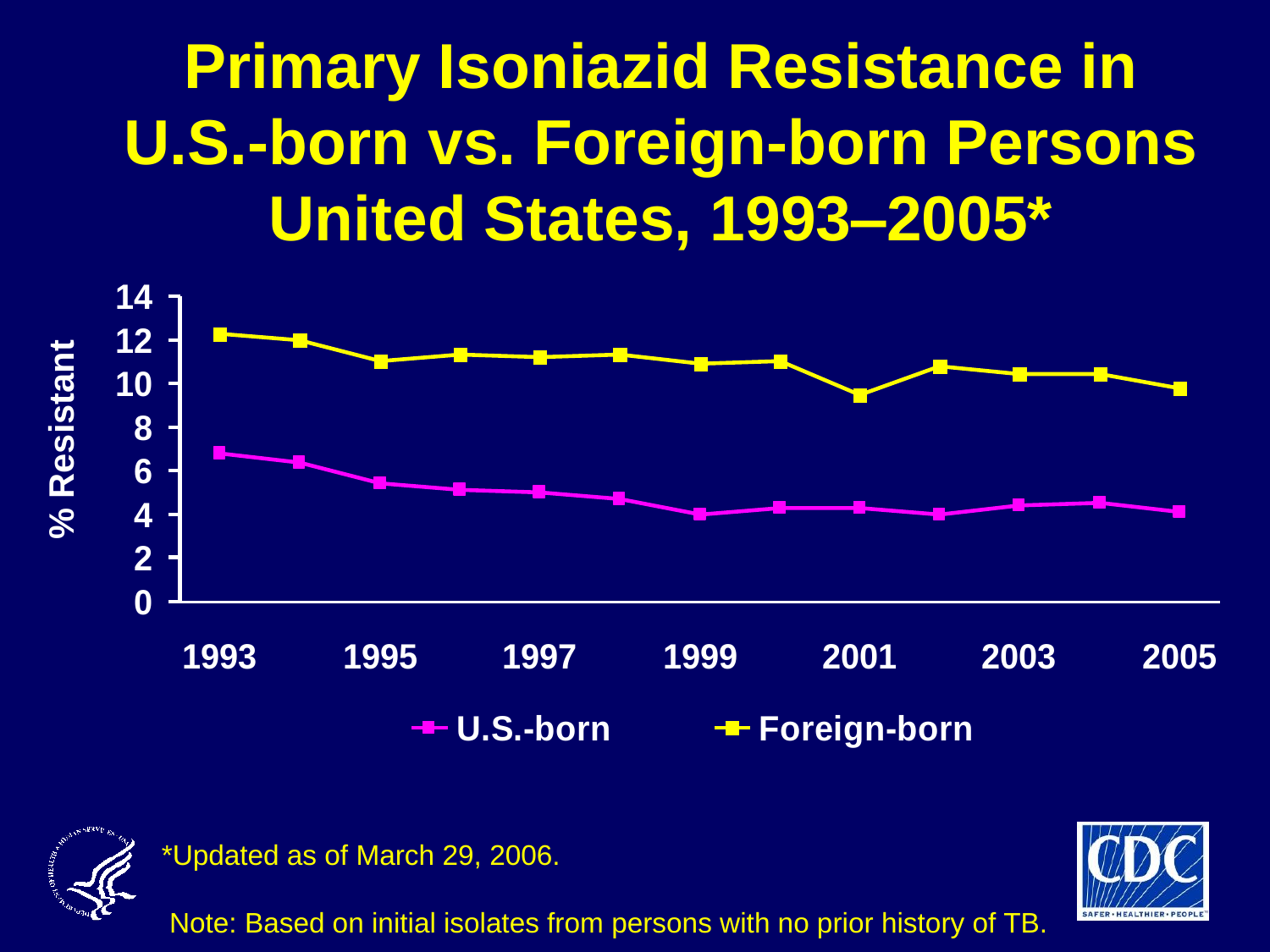#### **Primary MDR TB in U.S.-born vs. Foreign-born Persons, United States, 1993–2005\***





\*Updated as of March 29, 2006.

Note: Based on initial isolates from persons with no prior history of TB. MDR TB defined as resistance to at least isoniazid and rifampin.

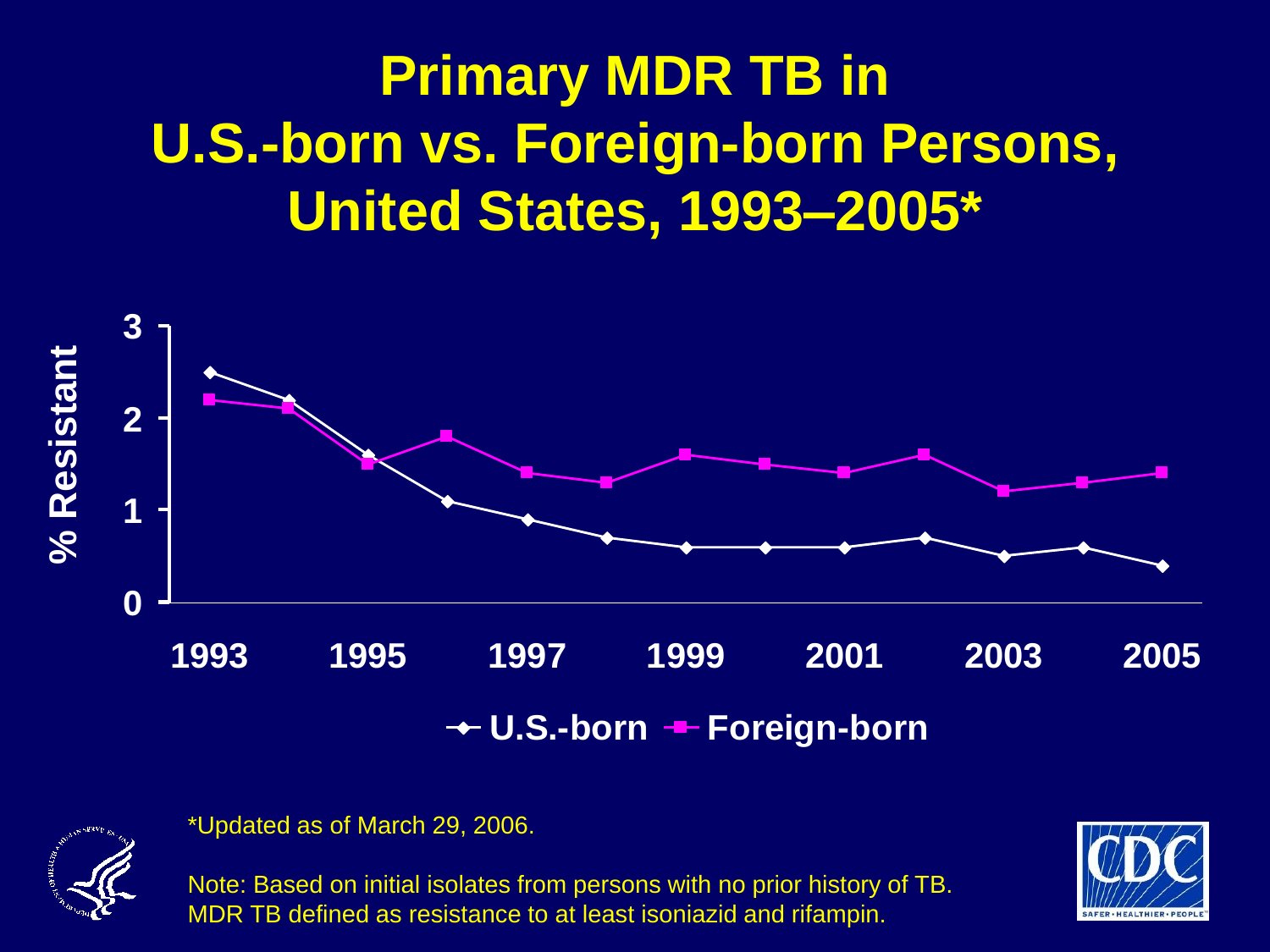#### **Reporting of HIV Test Results in Persons with TB by Age Group United States, 1993–2004\***



\*Updated as of March 29, 2006.



Note: Includes TB patients with positive, negative, or indeterminate HIV test results and persons from California reported with AIDS. (HIV test results are not reported from California)

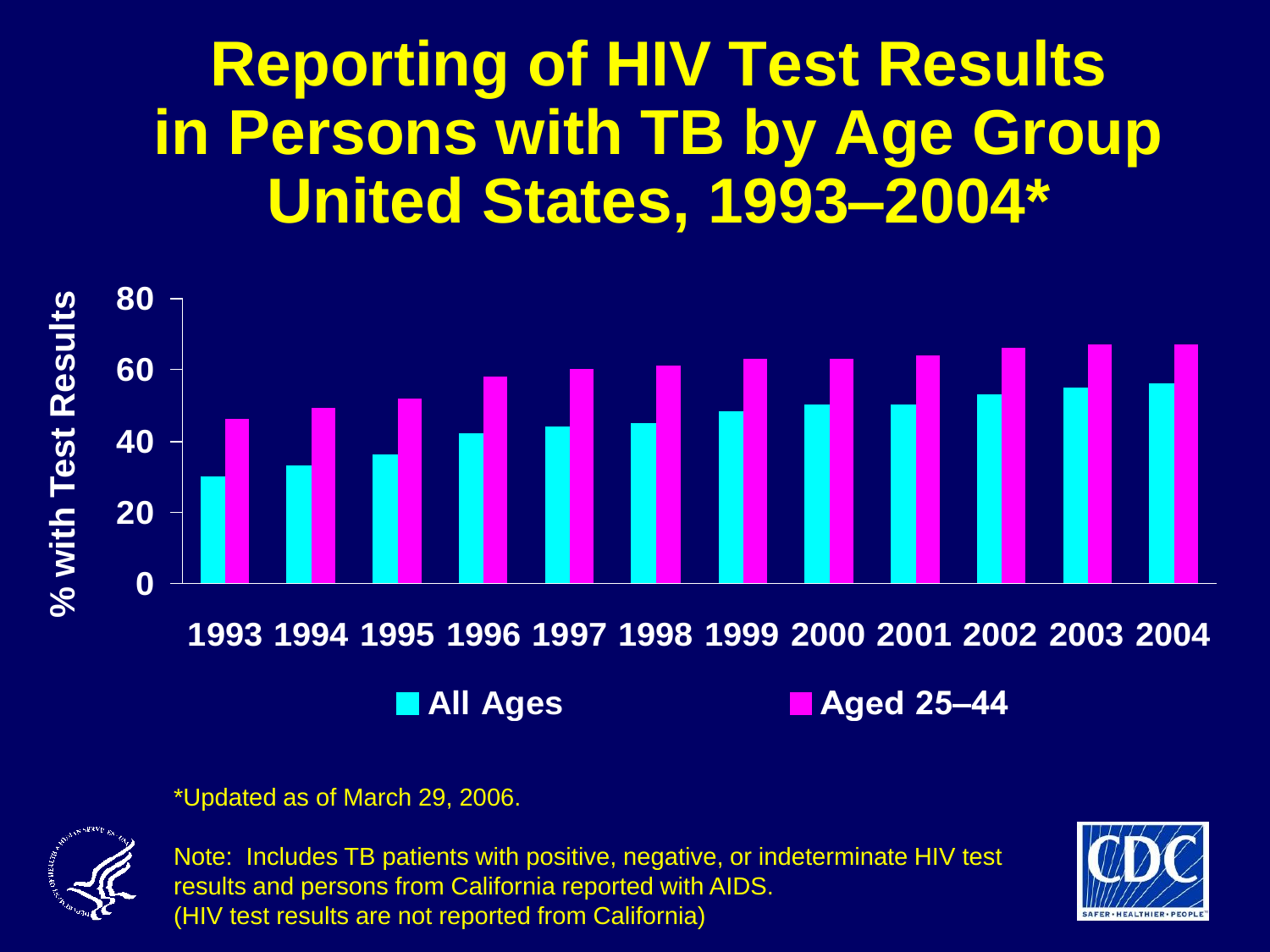### **Estimated HIV Coinfection in Persons Reported with TB, United States, 1993–2004\***





\*Updated as of March 29, 2006.

Note: Minimum estimates based on reported HIV-positive status among all TB cases in the age group.

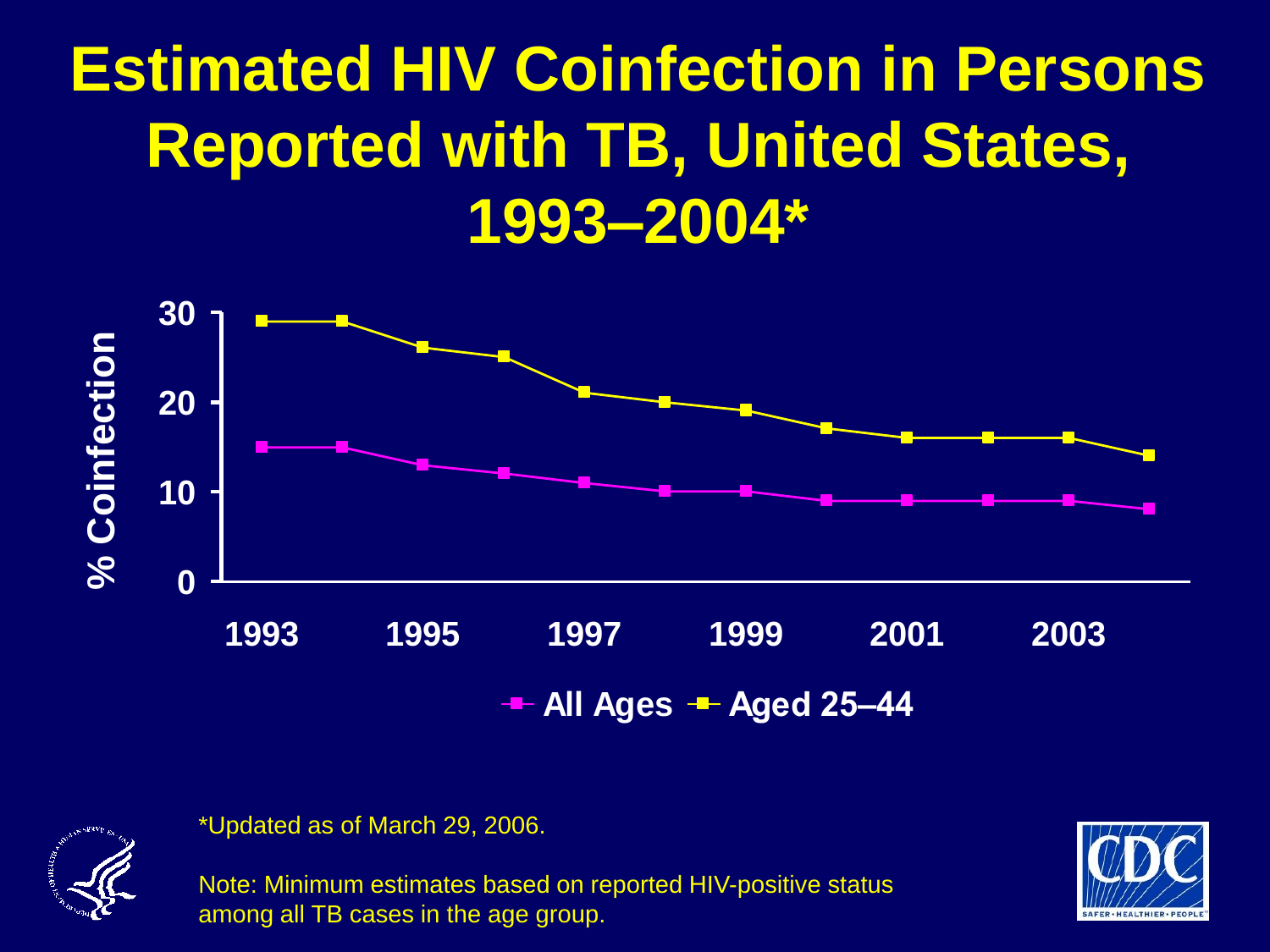**Mode of Treatment Administration in Persons Reported with TB United States, 1993–2003\***





\*Updated as of March 29, 2006.

Directly observed therapy (DOT); Self-administered therapy (SA)